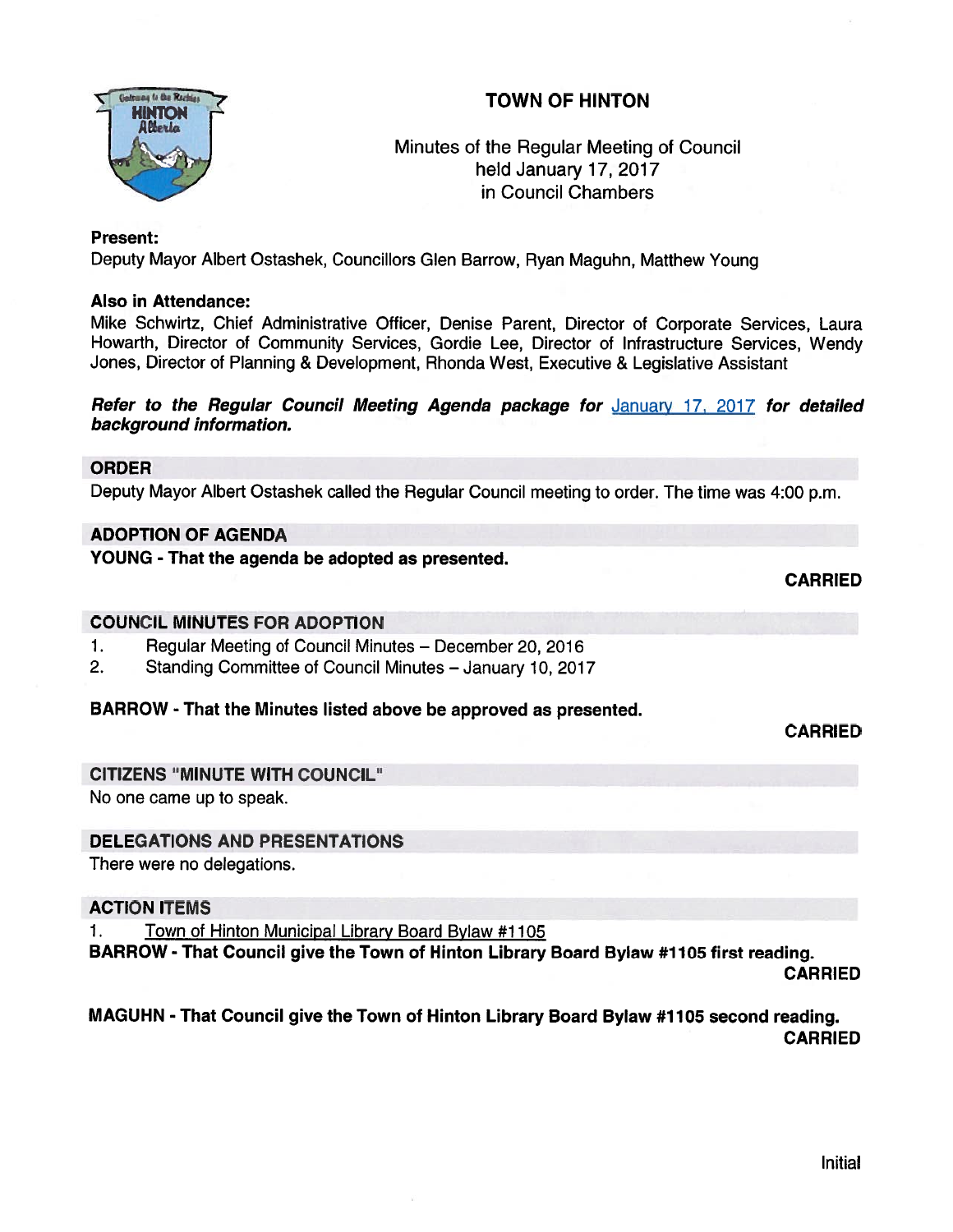## 2. 2017 Draft Operating & Capital Budgets

MAGUHN - That Council accepts for information the <sup>2017</sup> propose<sup>d</sup> Operating Budget of \$34,322,855 and the One-time Operating and Capital Budget of \$18,625,058 and instruct Administration to circulate for public feedback for <sup>a</sup> period of four weeks.

CARRIED

YOUNG - That Council approves \$6,985,000 from the Capital Budget in order to tender the projects in <sup>a</sup> timely manner to complete the work in 2017.

CARRIED

#### INFORMATION ITEMS

1. Council Information Packages #1, #2 and #3 for January 17, 2017

YOUNG - That Council Information Packages #1, #2 and #3 for January 17, 2017 be accepted for information.

CARRIED

#### REPORTS FROM MAYOR, COUNCIL, CHIEF ADMINISTRATIVE OFFICER

1. Council Reporting (Training/Conferences/CEAC, Listening Teams, All Other Committees)

Councillors reported on the various committees, meetings and activities they attended since the last Regular Council meeting and what they plan on attending in the coming weeks.

YOUNG — That Council direct Administration to bring <sup>a</sup> repor<sup>t</sup> to Council with respec<sup>t</sup> to subsidized/free transit passes for different groups in our community and practices in other communities.

CARRIED

2. Councillor Information Reguests (Email) Refer to page 96 of the January 17, 2017 Regular Council Agenda.

#### 3. Chief Administrative Officer Report

Chief Administrative Officer Mike Schwirtz provided an update on administrative matters.

#### MOVE IN CAMERA

YOUNG - That the Regular Council meeting move in camera.

CARRIED

CARRIED

The time was 4:48 p.m.

# BARROW - That Regular Council meeting revert to regular session.

The time was 5:11 p.m.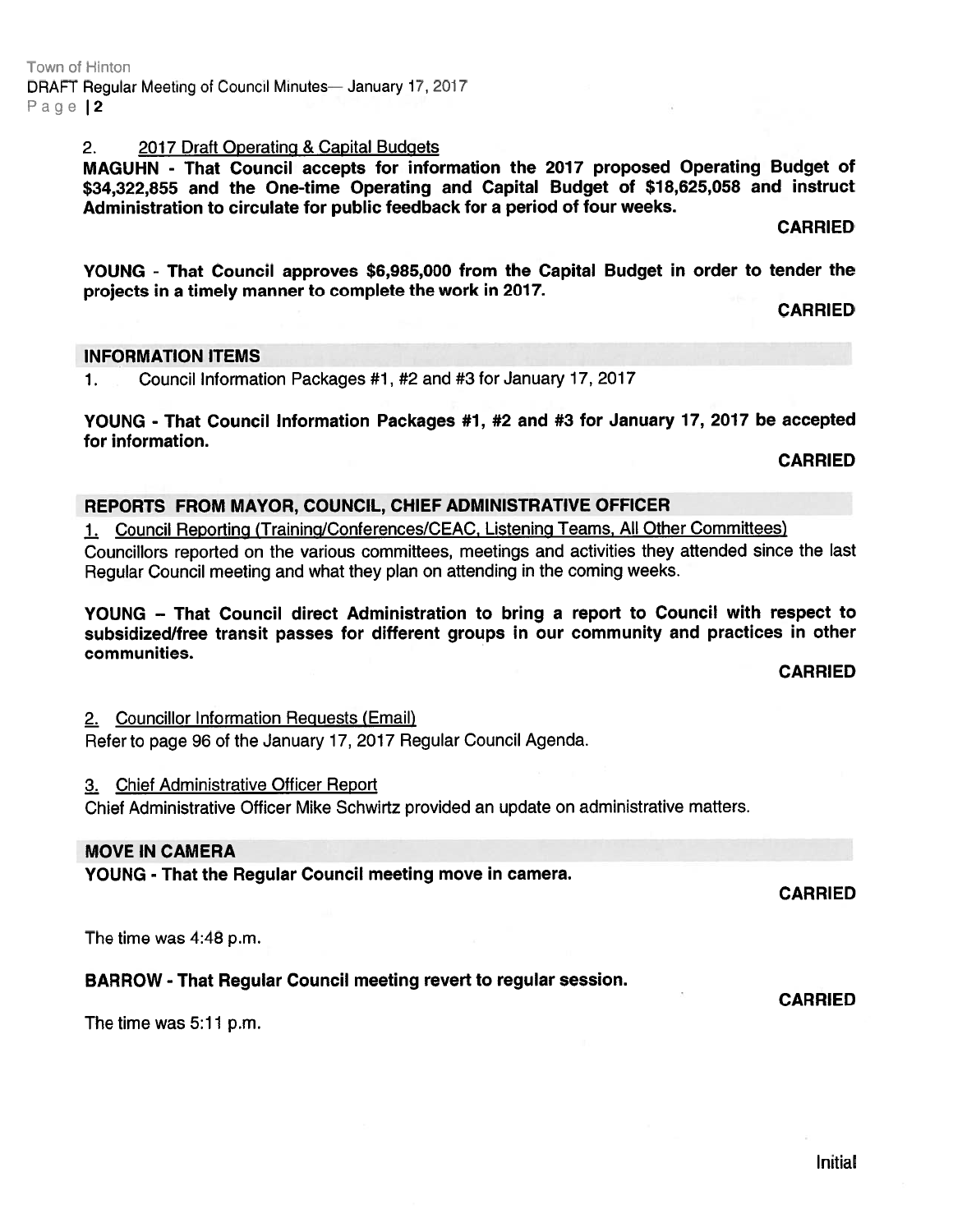Town of Hinton DRAFT Regular Meeting of Council Minutes— January 17, 2017 Page | 3

# ADJOURNMENT

MAGUHN - That the Regular Meeting of Council adjourn.

The time was 5:11p.m.

**CARRIED** V K

Mayor

 $\psi$ .-,:'

Director of Corporate Services